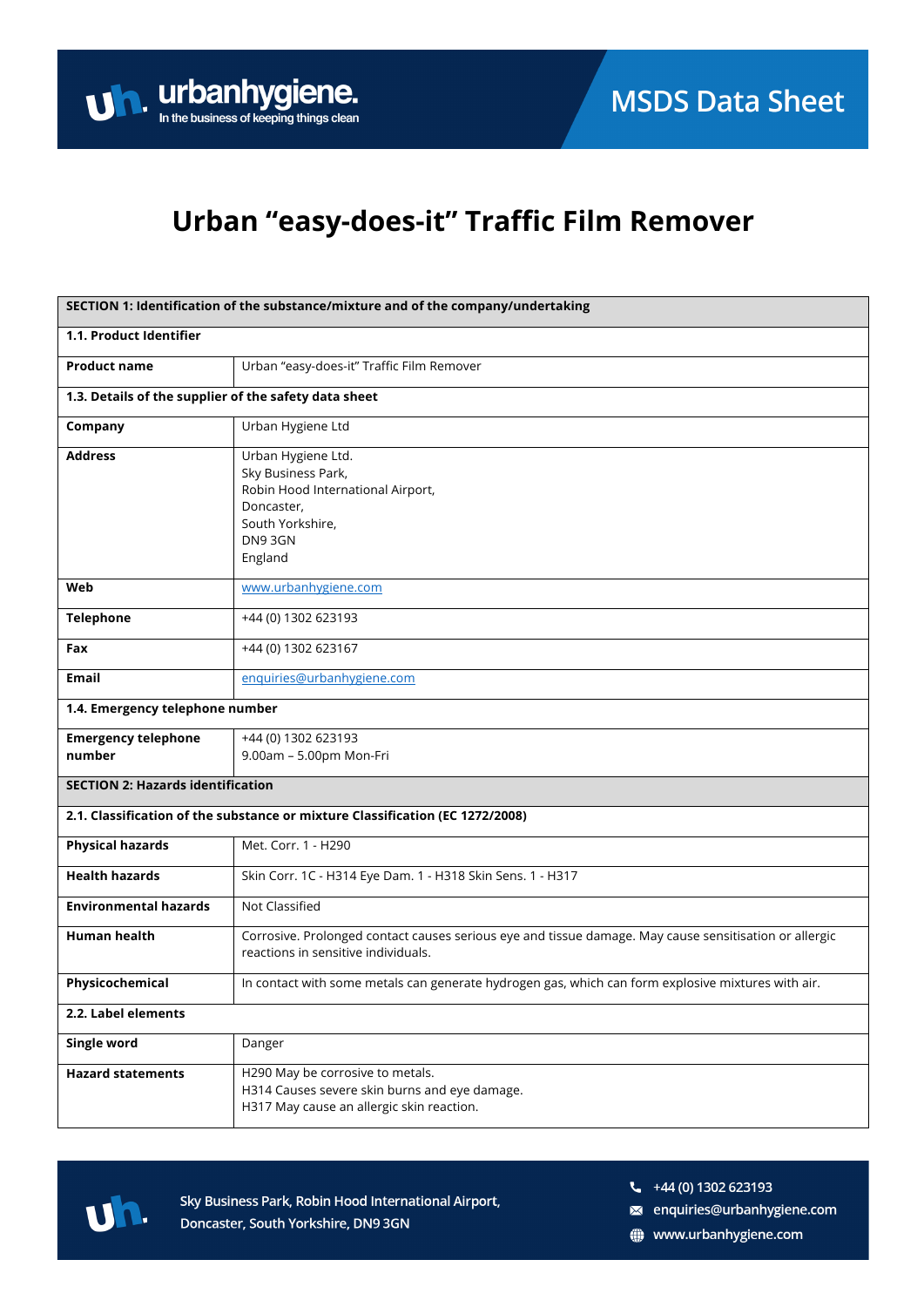

| Precautionary<br>statements                  | P280 Wear protective gloves/ protective clothing/ eye protection/ face protection.<br>P301+P330+P331 IF SWALLOWED: Rinse mouth. Do NOT induce vomiting.<br>P303+P361+P353 IF ON SKIN (or hair): Take off immediately all contaminated clothing.<br>Rinse skin with water/ shower.<br>P304+P340 IF INHALED: Remove person to fresh air and keep comfortable for breathing.<br>P305+P351+P338 IF IN EYES: Rinse cautiously with water for several minutes. Remove contact lenses, if<br>present and easy to do. Continue rinsing.<br>P501 Dispose of contents/ container in accordance with national regulations.                                                              |
|----------------------------------------------|------------------------------------------------------------------------------------------------------------------------------------------------------------------------------------------------------------------------------------------------------------------------------------------------------------------------------------------------------------------------------------------------------------------------------------------------------------------------------------------------------------------------------------------------------------------------------------------------------------------------------------------------------------------------------|
| <b>Contains</b>                              | ALCOHOL ETHOXYLATE, AMIDES, C8-C18(EVEN NUMBERED) AND C18(UNSATD), N, NBIS(HYDROXYETHYL), 3-<br>LAURAMIDOPROPYL TRIMETHYL AMMONIUM METHYL SULPHATE, SODIUM HYDROXIDE                                                                                                                                                                                                                                                                                                                                                                                                                                                                                                         |
| Supplementary<br>precautionary<br>statements | P234 Keep only in original container.<br>P260 Do not breathe vapour/ spray.<br>P261 Avoid breathing vapour/ spray.<br>P264 Wash contaminated skin thoroughly after handling.<br>P272 Contaminated work clothing should not be allowed out of the workplace.<br>P310 Immediately call a POISON CENTER/ doctor.<br>P333+P313 If skin irritation or rash occurs: Get medical advice/attention.<br>P362+P364 Take off contaminated clothing and wash it before reuse.<br>P363 Wash contaminated clothing before reuse.<br>P390 Absorb spillage to prevent material damage.<br>P405 Store locked up.<br>P406 Store in corrosive resistant container with a resistant inner liner. |
| 2.3. Other Hazards                           |                                                                                                                                                                                                                                                                                                                                                                                                                                                                                                                                                                                                                                                                              |
| <b>Other hazards:</b>                        | Keep out of reach of children. If medical advice is needed, have product container or label at hand.                                                                                                                                                                                                                                                                                                                                                                                                                                                                                                                                                                         |
| PBT:                                         | This product is not identified as a PBT/vPvB substance.                                                                                                                                                                                                                                                                                                                                                                                                                                                                                                                                                                                                                      |



Sky Business Park, Robin Hood International Airport, Doncaster, South Yorkshire, DN9 3GN

- a enquiries@urbanhygiene.com
- www.urbanhygiene.com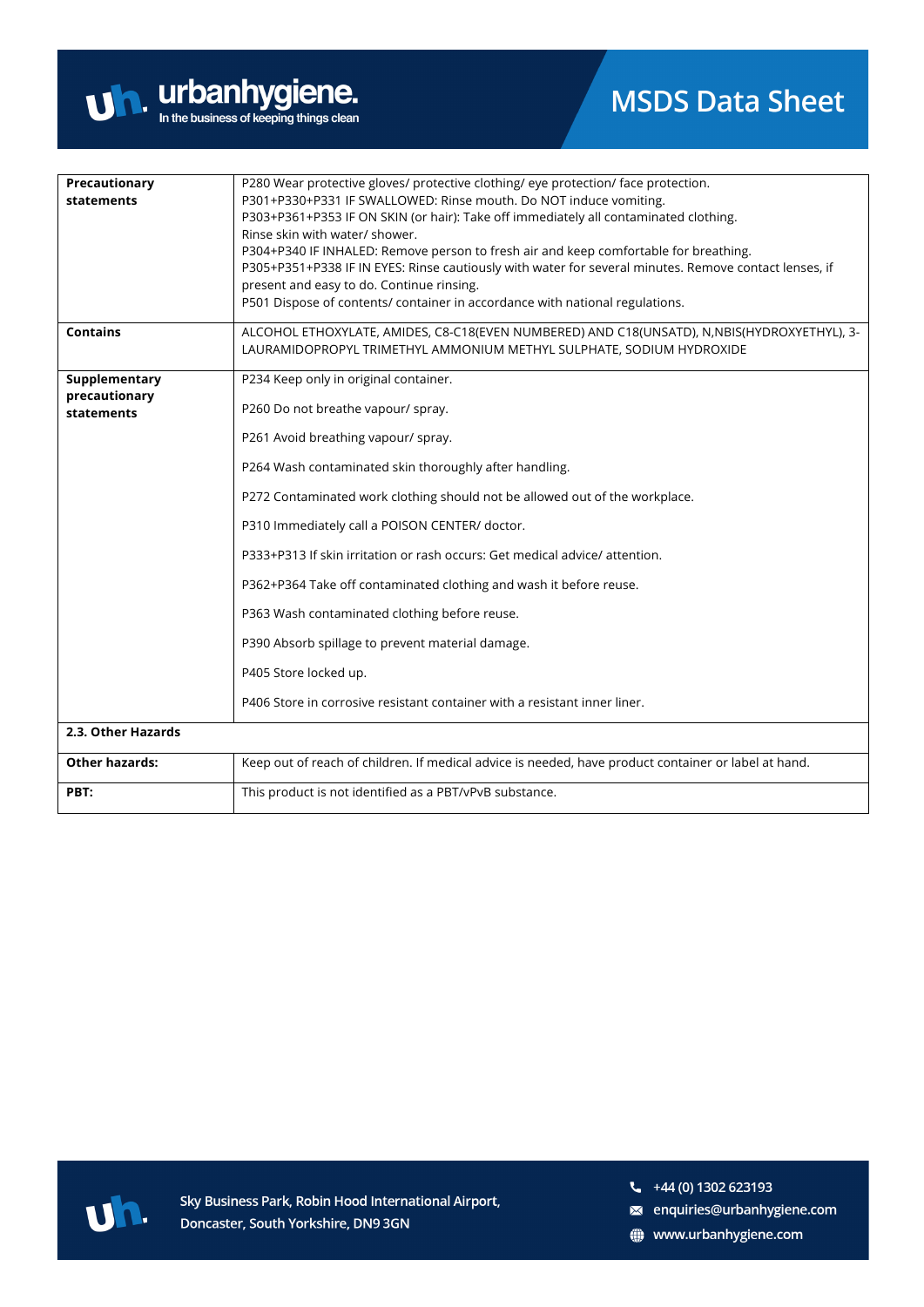

| <b>SECTION 3: Composition/information on ingredients</b>                                                                                  |                                                                                                                                                                  |  |
|-------------------------------------------------------------------------------------------------------------------------------------------|------------------------------------------------------------------------------------------------------------------------------------------------------------------|--|
| 3.1. Substances                                                                                                                           |                                                                                                                                                                  |  |
| <b>Chemical identity:</b>                                                                                                                 | Urban "easy-does-it" Traffic Film Remover                                                                                                                        |  |
| 3.2. Mixtures                                                                                                                             |                                                                                                                                                                  |  |
| ALCOHOL ETHOXYLATE 1-3%<br>CAS number: 68439-46-3                                                                                         |                                                                                                                                                                  |  |
| Classification<br>Acute Tox. 4 - H302<br>Eye Dam. 1 - H318                                                                                |                                                                                                                                                                  |  |
|                                                                                                                                           | AMIDES, C8-C18(EVEN NUMBERED) AND C18(UNSATD), N,N-BIS(HYDROXYETHYL) 1-3%<br>CAS number: - EC number: 931-329-6 REACH registration number: 01-2119490100-53-XXXX |  |
| Classification<br>Skin Irrit. 2 - H315<br>Eye Dam. 1 - H318<br>Aquatic Chronic 2 - H411                                                   |                                                                                                                                                                  |  |
|                                                                                                                                           | 3-LAURAMIDOPROPYL TRIMETHYL AMMONIUM METHYL SULPHATE 0.1-1%                                                                                                      |  |
|                                                                                                                                           | CAS number: 10595-49-0 EC number: 234-204-8 REACH registration number: 01-2119976277-23-xxxx                                                                     |  |
| M factor (Acute) = 10                                                                                                                     |                                                                                                                                                                  |  |
| Classification<br>Skin Irrit. 2 - H315<br>Eye Dam. 1 - H318<br>Skin Sens. 1A - H317<br>Aquatic Acute 1 - H400<br>Aquatic Chronic 2 - H411 |                                                                                                                                                                  |  |
| SODIUM HYDROXIDE 0.1-1%                                                                                                                   |                                                                                                                                                                  |  |
|                                                                                                                                           | CAS number: 1310-73-2 EC number: 215-185-5 REACH registration number: 01-2119-457892-27-xxxx                                                                     |  |
| Classification<br>Skin Corr. 1A - H314<br>Eye Dam. 1 - H318                                                                               |                                                                                                                                                                  |  |
| 2-BUTOXYETHANOL 0.1-1%                                                                                                                    |                                                                                                                                                                  |  |
|                                                                                                                                           | CAS number: 111-76-2 EC number: 203-905-0 REACH registration number: 01-2119475108-36-xxxx                                                                       |  |
| Classification<br><b>Acute Tox. 4 - H302</b><br>Acute Tox. 4 - H312<br>Acute Tox. 4 - H332<br>Skin Irrit. 2 - H315<br>Eye Irrit. 2 - H319 |                                                                                                                                                                  |  |
| 1,2,3-PROPANE TRIOL 0.1-1%                                                                                                                |                                                                                                                                                                  |  |
|                                                                                                                                           | CAS number: 56-81-5 EC number: 200-289-5 REACH registration number: 01-2119471987-18-XXXX                                                                        |  |
| Classification - Not Classified                                                                                                           |                                                                                                                                                                  |  |



- $\frac{1}{2}$  +44 (0) 1302 623193
- a enquiries@urbanhygiene.com
- www.urbanhygiene.com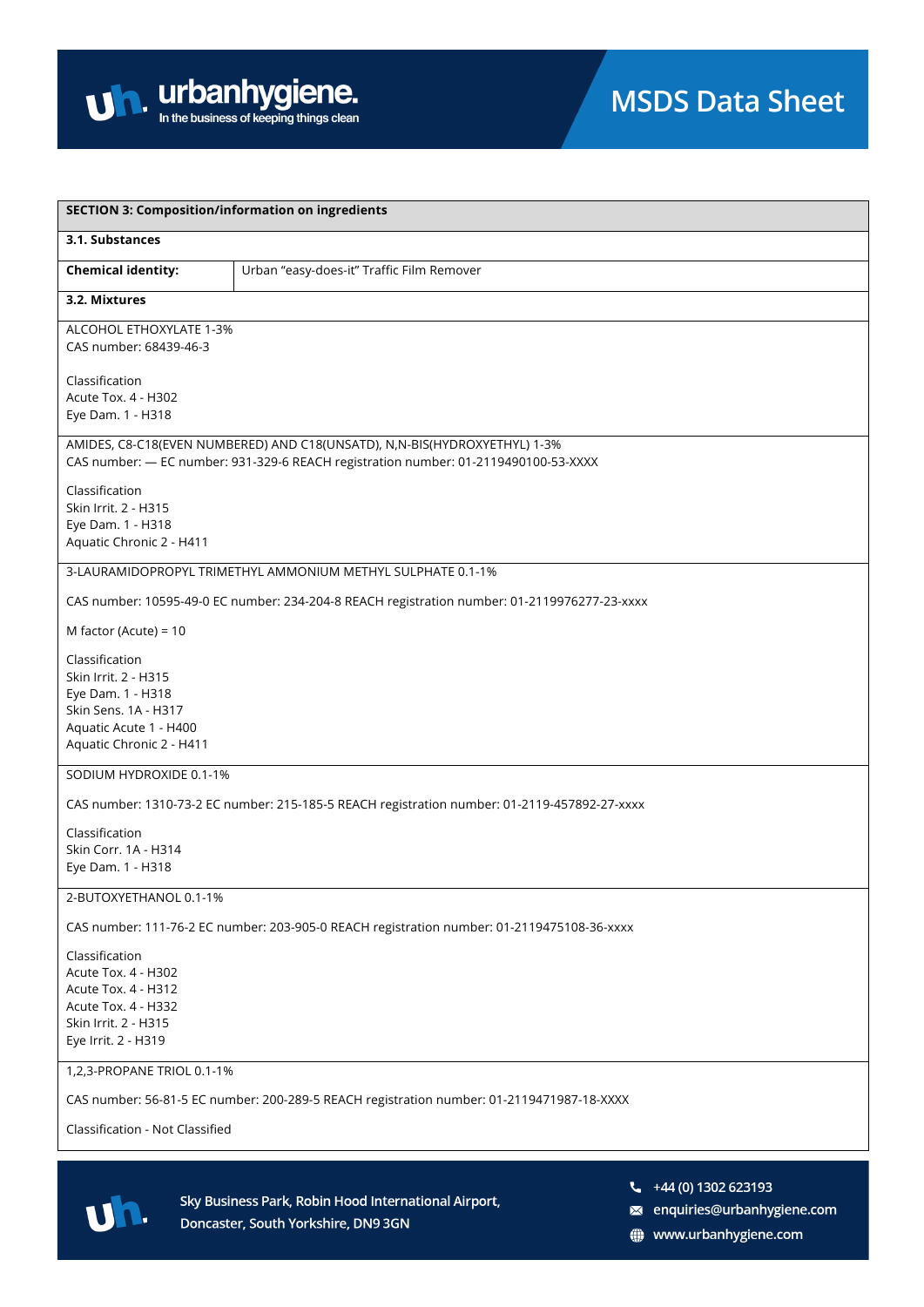| <b>SECTION 4: First aid measures</b>                             |                                                                                                                                                                                                                                                                                         |  |
|------------------------------------------------------------------|-----------------------------------------------------------------------------------------------------------------------------------------------------------------------------------------------------------------------------------------------------------------------------------------|--|
|                                                                  | 4.1. Description of first aid measures                                                                                                                                                                                                                                                  |  |
| <b>General information:</b>                                      | Show this Safety Data Sheet to the medical personnel.                                                                                                                                                                                                                                   |  |
| Inhalation:                                                      | Move affected person to fresh air and keep warm and at rest in a position comfortable for breathing. Get<br>medical attention if any discomfort continues.                                                                                                                              |  |
| Ingestion:                                                       | Do not induce vomiting. Promptly get affected person to drink large volumes of water to dilute the<br>swallowed chemical. Give milk instead of water if readily available. Never give anything by mouth to an<br>unconscious person. Get medical attention if any discomfort continues. |  |
| <b>Skin contact:</b>                                             | Remove casualty from exposure ensuring one's own safety whilst doing so. Move to fresh air in case of<br>accidental inhalation of vapours. If unconscious, check for breathing and apply artificial respiration if<br>necessary. Consult a doctor.                                      |  |
| Eye contact:                                                     | Remove any contact lenses and open eyelids wide apart. Continue to rinse for at least 15 minutes. Get<br>medical attention immediately. Continue to rinse.                                                                                                                              |  |
| 4.2. Most important symptoms and effects, both acute and delayed |                                                                                                                                                                                                                                                                                         |  |
| <b>Skin contact:</b>                                             | Burning pain and severe corrosive skin damage.                                                                                                                                                                                                                                          |  |
| Eye contact:                                                     | Severe irritation, burning and tearing.                                                                                                                                                                                                                                                 |  |
| Ingestion:                                                       | May cause chemical burns in mouth and throat. May cause discomfort if swallowed.                                                                                                                                                                                                        |  |
| <b>Inhalation:</b>                                               | No specific symptoms known.                                                                                                                                                                                                                                                             |  |
|                                                                  | 4.3. Indication of any immediate medical attention and special treatment needed                                                                                                                                                                                                         |  |
| <b>Notes for the doctor</b>                                      | No specific recommendations.                                                                                                                                                                                                                                                            |  |
| <b>SECTION 5: Fire-fighting measures</b>                         |                                                                                                                                                                                                                                                                                         |  |
| 5.1. Extinguishing media                                         |                                                                                                                                                                                                                                                                                         |  |
| <b>Suitable extinguishing</b><br>media                           | The product is not flammable. Use fire-extinguishing media suitable for the surrounding fire.                                                                                                                                                                                           |  |
|                                                                  | 5.2. Special hazards arising from the substance or mixture                                                                                                                                                                                                                              |  |
| <b>Specific hazards</b>                                          | The product is not flammable.                                                                                                                                                                                                                                                           |  |
| <b>Hazardous combustion</b><br>products                          | Does not decompose when used and stored as recommended. Thermal decomposition or combustion<br>products may include the following substances: Oxides of carbon. Oxides of nitrogen.                                                                                                     |  |
| 5.3. Advice for fire-fighters                                    |                                                                                                                                                                                                                                                                                         |  |
| <b>Protective actions during</b><br>firefighting                 | Use water to keep fire exposed containers cool and disperse vapours.                                                                                                                                                                                                                    |  |
| <b>Special protective</b><br>equipment for<br>firefighters       | Wear breathing apparatus                                                                                                                                                                                                                                                                |  |



- a enquiries@urbanhygiene.com
- www.urbanhygiene.com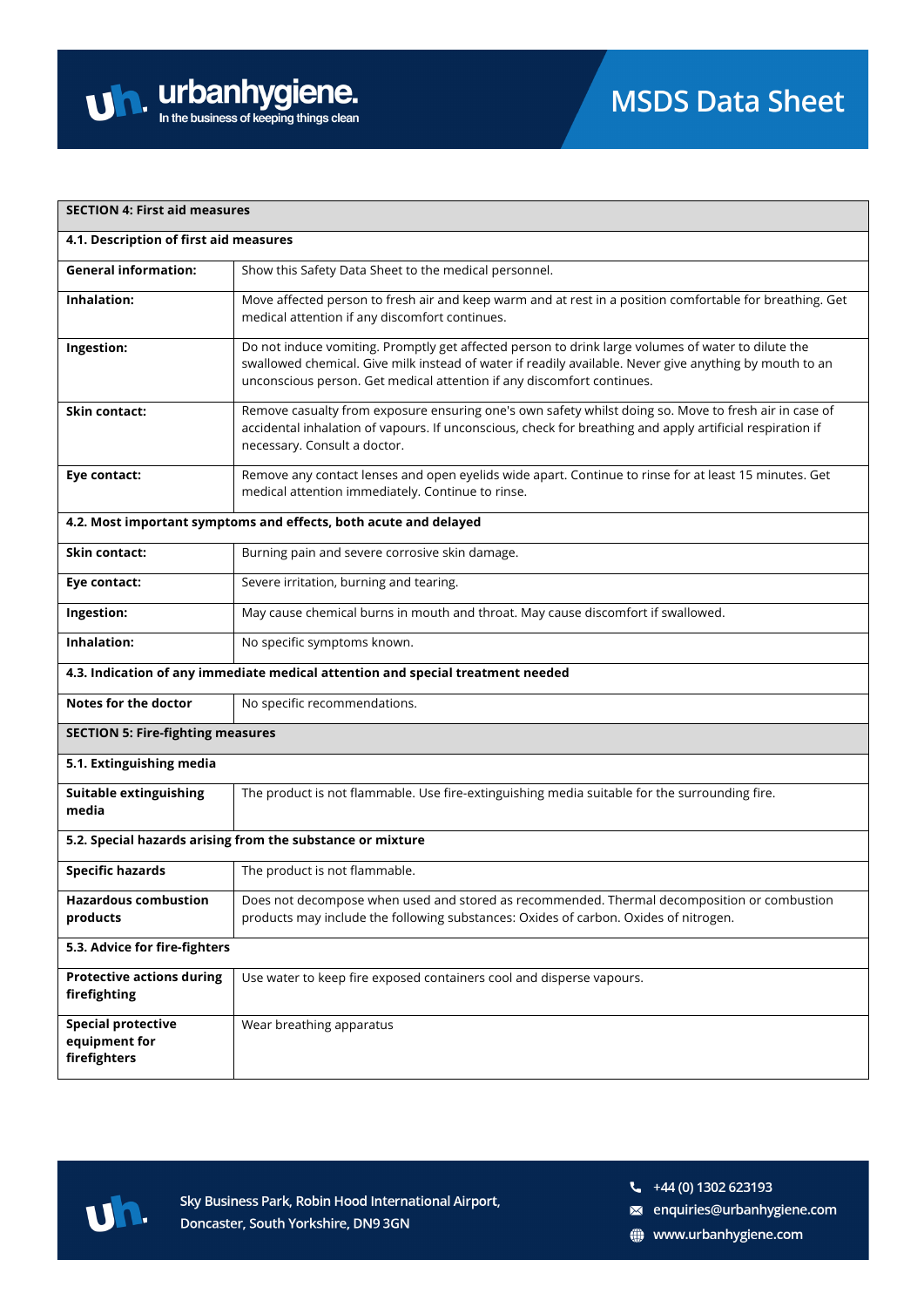

#### **SECTION 6: Accidental release measures**

#### **6.1. Personal precautions, protective equipment and emergency procedures**

Wear suitable protective equipment, including gloves, goggles/face shield, respirator, boots, clothing or apron, as appropriate. Avoid contact with skin, eyes and clothing. Take care as floors and other surfaces may become slippery.

#### **6.2. Environmental precautions**

Avoid the spillage or runoff entering drains, sewers or watercourses.

### **6.3. Methods and material for containment and cleaning up**

Absorb spillage with non-combustible, absorbent material. Collect and place in suitable waste disposal containers and seal securely.

#### **SECTION 7: Handling and storage**

#### **7.1. Precautions for safe handling**

Wear suitable protective equipment for prolonged exposure and/or high concentrations of vapours, spray or mist. Read and follow manufacturer's recommendations. Avoid contact with skin, eyes and clothing. Avoid spilling.

#### **7.2. Conditions for safe storage, including any incompatibilities**

| <b>Storage conditions:</b> | Store in tightly closed, original container in a dry, cool and well-ventilated place. Avoid freezing. |
|----------------------------|-------------------------------------------------------------------------------------------------------|
| Storage class:             | Corrosive storage.                                                                                    |

#### **7.3. Specific end use(s)**

No special requirement.

#### **SECTION 8: Exposure controls/personal protection**

| 8.1. Control parameters - Occupational exposure limits |                                                                                                                                                    |  |
|--------------------------------------------------------|----------------------------------------------------------------------------------------------------------------------------------------------------|--|
| <b>SODIUM HYDROXIDE</b>                                | Short-term exposure limit (15-minute): WEL 2 mg/m <sup>3</sup>                                                                                     |  |
| 2-BUTOXYETHANOL                                        | Long-term exposure limit (8-hour TWA): WEL 25 ppm 123 mg/m <sup>3</sup><br>Short-term exposure limit (15-minute): WEL 50 ppm 246 mg/m <sup>3</sup> |  |
|                                                        | Sk                                                                                                                                                 |  |
| <b>1,2,3-PROPANE TRIOL</b>                             | Long-term exposure limit (8-hour TWA): WEL 10 mg/m <sup>3</sup> mist                                                                               |  |
|                                                        | WEL = Workplace Exposure Limit                                                                                                                     |  |
|                                                        | $Sk = Can be absorbed through the skin.$                                                                                                           |  |
| <b>TETRASODIUM N.N-</b>                                | <b>DNEL:</b>                                                                                                                                       |  |
| BIS(CARBOXYLATOMETHYL)-                                |                                                                                                                                                    |  |
| L-GLUTAMATE (CAS: 51981-                               | Workers - Inhalation; Long term systemic effects: 7.3 mg/m <sup>3</sup>                                                                            |  |
| $21-6)$                                                | Workers - Dermal; Long term systemic effects: 15000 mg/kg/day                                                                                      |  |
|                                                        | General population - Inhalation; Long term systemic effects: 1.8 mg/m <sup>3</sup>                                                                 |  |
|                                                        | General population - Dermal; Long term systemic effects: 7500 mg/kg/day                                                                            |  |
|                                                        | General population - Oral; Long term systemic effects: 1.5 mg/kg/day                                                                               |  |
| AMIDES, C8-C18(EVEN                                    | <b>DNEL:</b>                                                                                                                                       |  |
| <b>NUMBERED) AND</b>                                   | Industry - Dermal; Long term local effects: 4.16 mg/kg/day                                                                                         |  |
| C18(UNSATD), N,N-                                      | Industry - Inhalation; Long term systemic effects: 73.4 mg/m <sup>3</sup>                                                                          |  |
| BIS(HYDROXYETHYL)                                      | Consumer - Inhalation; Long term systemic effects: 21.73 mg/m <sup>3</sup>                                                                         |  |



Sky Business Park, Robin Hood International Airport, Doncaster, South Yorkshire, DN9 3GN

- $\frac{1}{2}$  +44 (0) 1302 623193
- s enquiries@urbanhygiene.com
- www.urbanhygiene.com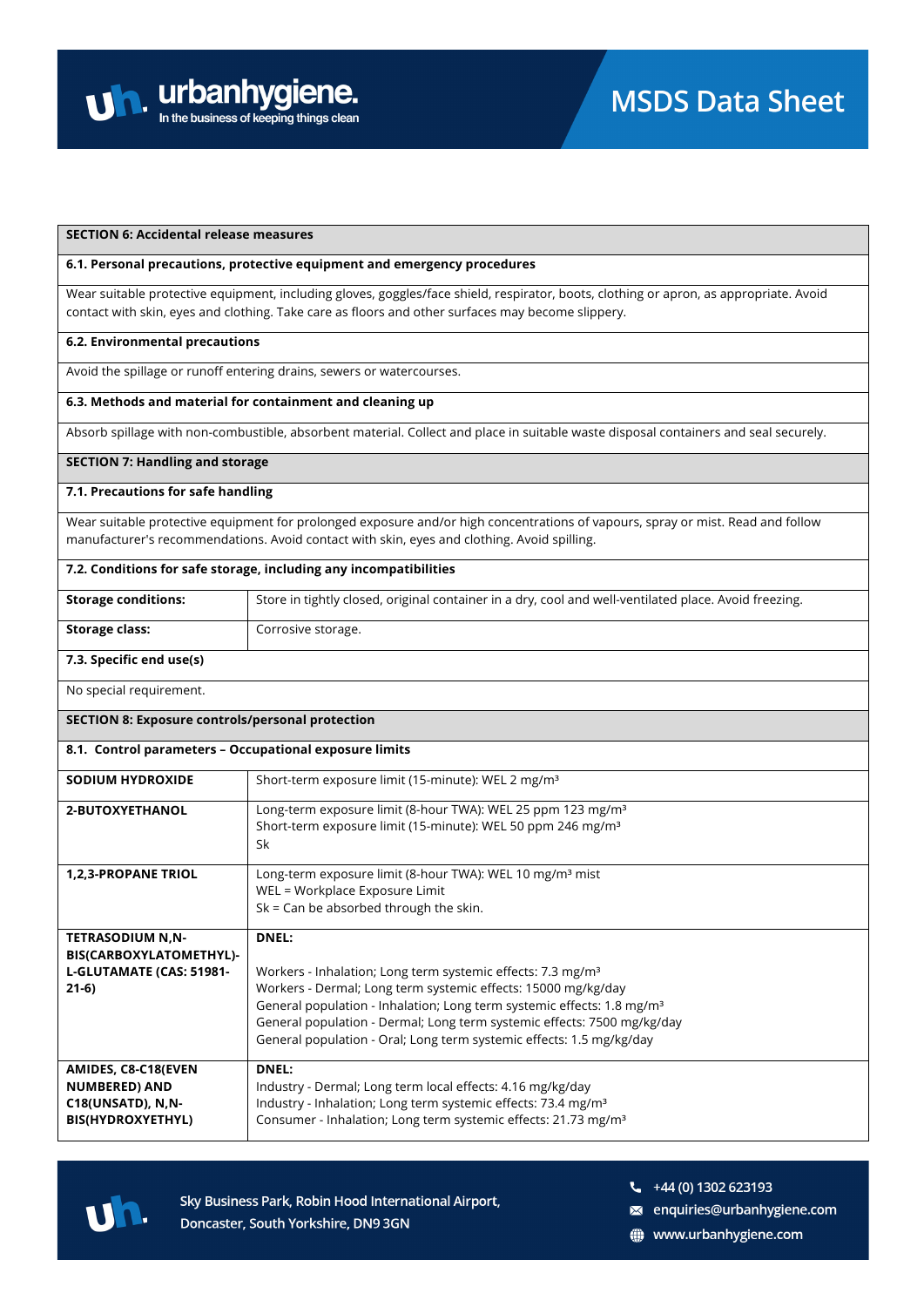| $\mathbf{U}$ | urbanhygiene.                           |  |
|--------------|-----------------------------------------|--|
|              | In the business of keeping things clean |  |

|                                                           | Consumer - Dermal; Long term systemic effects: 2.5 mg/kg/day                                                                                        |
|-----------------------------------------------------------|-----------------------------------------------------------------------------------------------------------------------------------------------------|
|                                                           | Consumer - Oral; Long term systemic effects: 6.25 mg/kg/day                                                                                         |
|                                                           | <b>PNEC</b>                                                                                                                                         |
|                                                           | - Fresh water; 0.007 mg/l<br>- Marine water; 0.0007 mg/l                                                                                            |
|                                                           | - Intermittent release; 0.0024 mg/l                                                                                                                 |
|                                                           | - STP; 830 mg/l                                                                                                                                     |
|                                                           | - Soil; 0.0189 mg/kg                                                                                                                                |
|                                                           | - Sediment; 0.0424 mg/kg                                                                                                                            |
| 3-LAURAMIDOPROPYL                                         | <b>DNEL</b>                                                                                                                                         |
| <b>TRIMETHYL AMMONIUM</b><br><b>METHYL SULPHATE (CAS:</b> | Industry - Oral; Long term systemic effects: 1.43 mg/m <sup>3</sup><br>Industry - Dermal; Long term systemic effects: 2.9 mg/m <sup>3</sup>         |
| 10595-49-0)                                               | Industry - Inhalation; Long term systemic effects: 10.1 mg/m <sup>3</sup>                                                                           |
|                                                           |                                                                                                                                                     |
|                                                           | <b>PNEC</b><br>- Fresh water; 0.0008 mg/l                                                                                                           |
|                                                           | - Marine water; 0.00008 mg/l                                                                                                                        |
| <b>SODIUM HYDROXIDE (CAS:</b>                             | <b>DNEL</b>                                                                                                                                         |
| 1310-73-2)                                                | Industry - Inhalation; Long term : 1 mg/m <sup>3</sup>                                                                                              |
|                                                           | Industry - Inhalation; Short term : 1 mg/m <sup>3</sup>                                                                                             |
|                                                           | Consumer - Inhalation; Long term : 1 mg/m <sup>3</sup>                                                                                              |
| 2-BUTOXYETHANOL (CAS:                                     | <b>DNEL</b>                                                                                                                                         |
| $111 - 76 - 2)$                                           | Industry - Dermal; Short term : 89 mg/kg/day<br>Industry - Inhalation; Short term : 663 mg/m <sup>3</sup>                                           |
|                                                           | Industry - Dermal; Long term : 75 mg/kg/day                                                                                                         |
|                                                           | Industry - Inhalation; Long term : 98 mg/m <sup>3</sup>                                                                                             |
|                                                           | Consumer - Dermal; Short term : 44.5 mg/kg/day                                                                                                      |
|                                                           | Consumer - Inhalation; Short term : 426 mg/m <sup>3</sup><br>Consumer - Oral; Short term : 13.4 mg/kg/day                                           |
|                                                           | Consumer - Dermal; Long term : 38 mg/kg/day                                                                                                         |
|                                                           | Consumer - Oral; Long term : 3.2 mg/kg/day                                                                                                          |
|                                                           | <b>PNEC</b>                                                                                                                                         |
|                                                           | - Fresh water; 8.8 mg/l                                                                                                                             |
|                                                           | - Marine water; 0.88 mg/l                                                                                                                           |
|                                                           | - Sediment; 8.14 mg/kg<br>- Soil; 2.8 mg/kg                                                                                                         |
|                                                           | - STP; 463 mg/l                                                                                                                                     |
| 1,2,3-PROPANE TRIOL (CAS:                                 | <b>DNEL</b>                                                                                                                                         |
| $56 - 81 - 5$                                             | Workers - Inhalation; Long term local effects: 56 mg/m <sup>3</sup>                                                                                 |
|                                                           | <b>PNEC</b>                                                                                                                                         |
|                                                           | - Fresh water; 0.885 mg/<br>- Intermittent release; 8.85 mg/l                                                                                       |
|                                                           | - Marine water; 0.0885 mg/l                                                                                                                         |
|                                                           | - STP; 1000 mg/l                                                                                                                                    |
|                                                           | - Soil; 0.141 mg/kg                                                                                                                                 |
| <b>DIETHANOLAMINE (CAS:</b>                               | <b>DNEL</b>                                                                                                                                         |
| $111-42-2)$                                               | Workers - Inhalation; Long term systemic effects: 1 mg/m <sup>3</sup>                                                                               |
|                                                           | Workers - Dermal; Long term systemic effects: 0.13 mg/kg/day<br>General population - Inhalation; Long term systemic effects: 0.25 mg/m <sup>3</sup> |
|                                                           | General population - Oral; Long term systemic effects: 0.06 mg/kg/day                                                                               |
|                                                           | General population - Dermal; Long term systemic effects: 0.07 mg/kg/day                                                                             |
|                                                           | <b>PNEC</b>                                                                                                                                         |
|                                                           | - Fresh water; 0.0156 mg/l                                                                                                                          |
|                                                           |                                                                                                                                                     |

uh.

Sky Business Park, Robin Hood International Airport, Doncaster, South Yorkshire, DN9 3GN

- $44(0)$  1302 623193
- a enquiries@urbanhygiene.com
- www.urbanhygiene.com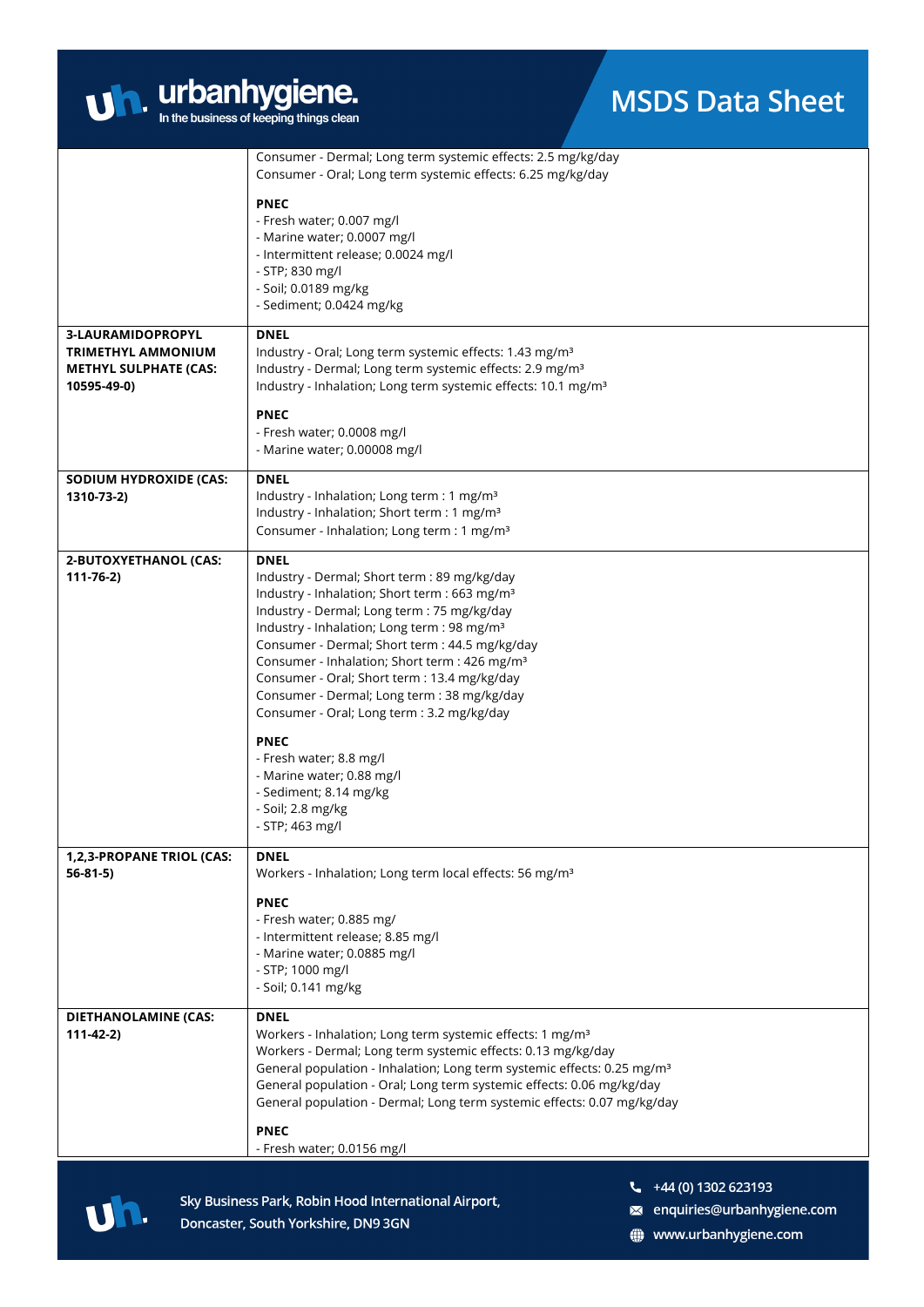

|                               | - Marine water; 0.00156 mg/l                                                                                                                                                                                                                                                                        |
|-------------------------------|-----------------------------------------------------------------------------------------------------------------------------------------------------------------------------------------------------------------------------------------------------------------------------------------------------|
|                               | - Intermittent release; 0.097 mg/l                                                                                                                                                                                                                                                                  |
|                               | - Sediment (Freshwater); 0.0718 mg/kg                                                                                                                                                                                                                                                               |
|                               | - Sediment (Marinewater); 0.00718 mg/kg                                                                                                                                                                                                                                                             |
|                               | - Soil; 0.00518 mg/kg                                                                                                                                                                                                                                                                               |
|                               | - STP; 100 mg/l                                                                                                                                                                                                                                                                                     |
| 8.2. Exposure controls        |                                                                                                                                                                                                                                                                                                     |
| <b>Engineering measures:</b>  | Provide adequate general and local exhaust ventilation.                                                                                                                                                                                                                                             |
| <b>Eye/face protection:</b>   | Eyewear complying with an approved standard should be worn if a risk assessment indicates eye<br>contact is possible. The following protection should be worn: Chemical splash goggles. Personal<br>protective equipment for eye and face protection should comply with European<br>Standard EN166. |
| <b>Hand protection:</b>       | Chemical-resistant, impervious gloves complying with an approved standard should be worn if a risk<br>assessment indicates skin contact is possible. To protect hands from chemicals, gloves should comply<br>with European Standard EN374.                                                         |
| <b>Hygiene measures:</b>      | Wash promptly with soap and water if skin becomes contaminated.                                                                                                                                                                                                                                     |
| <b>Respiratory protection</b> | None noted.                                                                                                                                                                                                                                                                                         |

| <b>SECTION 9: Physical and chemical properties</b>                             |                                                                         |  |
|--------------------------------------------------------------------------------|-------------------------------------------------------------------------|--|
|                                                                                | 9.1. Information on basic physical and chemical properties              |  |
| State:                                                                         | Clear liquid. Liquid.                                                   |  |
| Colour                                                                         | Light (or pale). Yellow.                                                |  |
| Odour                                                                          | Slight.                                                                 |  |
| pH:                                                                            | pH (concentrated solution): 13.6                                        |  |
| <b>Relative density:</b>                                                       | 1.08 @ 20°C                                                             |  |
| Solubility(ies):                                                               | Miscible with water.                                                    |  |
| 9.2. Other information                                                         |                                                                         |  |
| <b>Other information:</b>                                                      | Not applicable.                                                         |  |
| <b>SECTION 10: Stability and reactivity</b>                                    |                                                                         |  |
| 10.1. Reactivity                                                               |                                                                         |  |
|                                                                                | Reactions with the following materials may generate heat: Strong acids. |  |
| 10.2. Chemical stability                                                       |                                                                         |  |
| No particular stability concerns.                                              |                                                                         |  |
| 10.3. Possibility of hazardous reactions                                       |                                                                         |  |
| Under normal conditions of storage and use, no hazardous reactions will occur. |                                                                         |  |



Sky Business Park, Robin Hood International Airport, Doncaster, South Yorkshire, DN9 3GN

- a enquiries@urbanhygiene.com
- www.urbanhygiene.com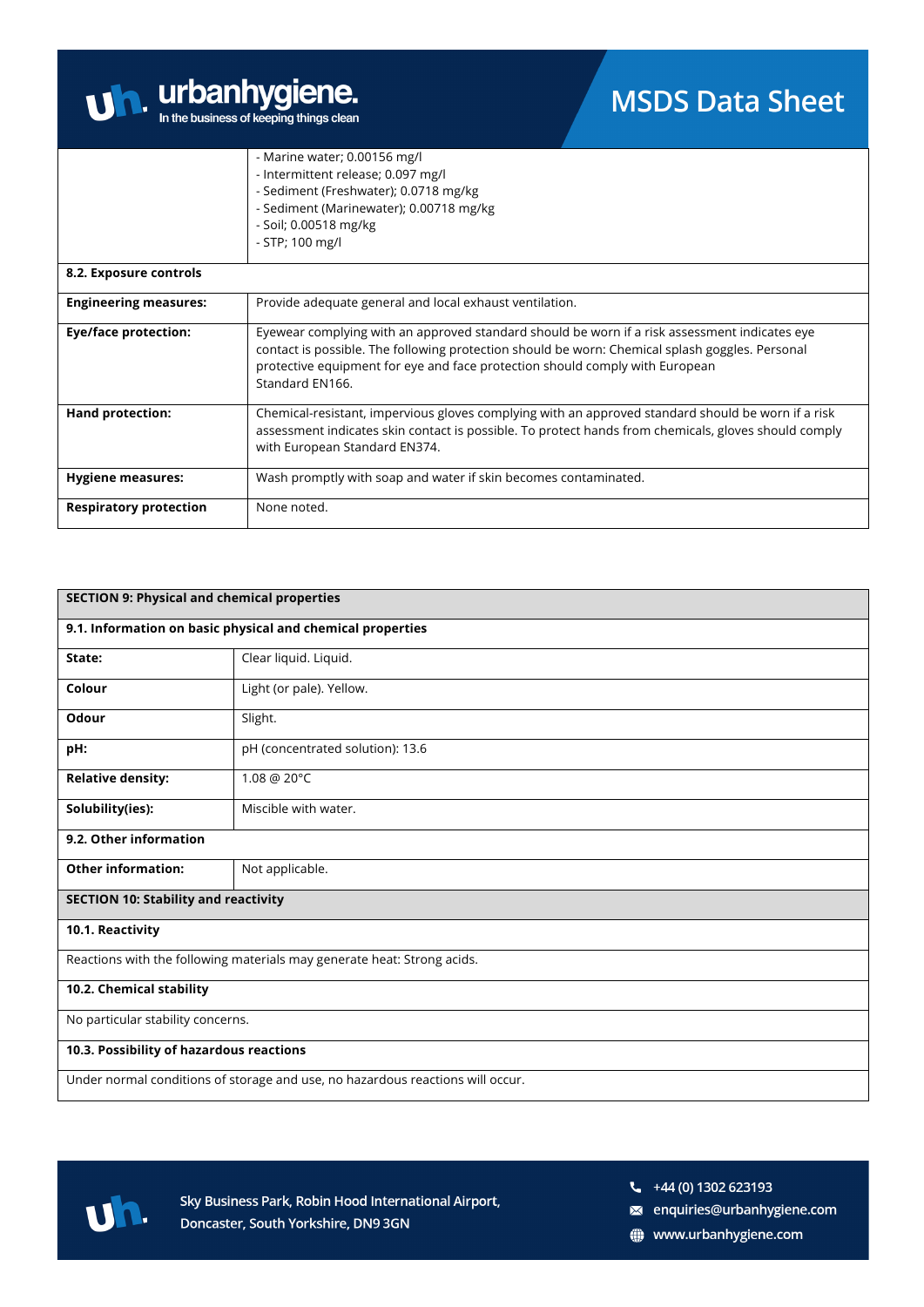

#### **10.4. Conditions to avoid**

Avoid contact with the following materials: Acids. Oxidising agents. Reactions with the following materials may generate heat: Strong acids. In contact with some metals can generate hydrogen gas, which can form explosive mixtures with air.

#### **10.5. Incompatible materials**

Strong acids. Strong oxidising agents.

#### **10.6. Hazardous decomposition products**

Heating may generate the following products: Oxides of carbon. Oxides of nitrogen.

#### **SECTION 11: Toxicological information**

### **11.1. Information on toxicological effects**

**Toxicological information on ingredients.**

| <b>Toxicological effects:</b>                    | No information available.                                                                                                                          |
|--------------------------------------------------|----------------------------------------------------------------------------------------------------------------------------------------------------|
| <b>Acute toxicity - oral</b><br>ATE oral (mg/kg) | 22,810.22                                                                                                                                          |
| Eye contact:                                     | May cause chemical eye burns. Severe irritation, burning and tearing.                                                                              |
| Ingestion:                                       | Causes burns. May cause chemical burns in mouth, oesophagus and stomach. May cause discomfort if<br>swallowed. May cause stomach pain or vomiting. |
| Inhalation:                                      | Spraying mist may irritate respiratory system.                                                                                                     |

| <b>TETRASODIUM N,N-</b>   | Acute toxicity - oral                                             |
|---------------------------|-------------------------------------------------------------------|
| BIS(CARBOXYLATOMETHYL)-   | Acute toxicity oral (LD <sub>50</sub> mg/kg) - 2,000.0            |
| <b>L-GLUTAMATE</b>        | Species - Rat                                                     |
|                           | Acute toxicity - dermal                                           |
|                           | Acute toxicity dermal (LD <sub>50</sub> mg/kg) - 2,000.0          |
|                           | Species - Rat                                                     |
|                           |                                                                   |
| <b>ALCOHOL ETHOXYLATE</b> | Acute toxicity - oral                                             |
|                           | Acute toxicity oral (LD <sub>50</sub> mg/kg) - 1,500.0            |
|                           |                                                                   |
|                           | Species - Rat                                                     |
| AMIDES, C8-C18(EVEN       | Acute toxicity - oral                                             |
| <b>NUMBERED) AND</b>      | Acute toxicity oral (LD <sub>50</sub> mg/kg) - 5,000.0            |
| C18(UNSATD), N,N-         | Species - Rat                                                     |
| <b>BIS(HYDROXYETHYL)</b>  | Acute toxicity - dermal                                           |
|                           | Acute toxicity dermal (LD <sub>50</sub> mg/kg) - 2,000.0          |
|                           | Species - Rat                                                     |
|                           |                                                                   |
| <b>3-LAURAMIDOPROPYL</b>  | Acute toxicity - oral                                             |
| <b>TRIMETHYL AMMONIUM</b> | Acute toxicity oral (LD <sub>50</sub> mg/kg) - 1,770.0            |
| <b>METHYL SULPHATE</b>    | Revision date: 10/10/2016 Revision: 2 Supersedes date: 06/02/2015 |
|                           | Species - Rat                                                     |
|                           | Acute toxicity - dermal                                           |
|                           | Acute toxicity dermal (LD <sub>50</sub> mg/kg) - 2,000.0          |
|                           | Species - Rat                                                     |
|                           |                                                                   |
| 2-BUTOXYETHANOL           | Acute toxicity - oral                                             |
|                           |                                                                   |



Sky Business Park, Robin Hood International Airport, Doncaster, South Yorkshire, DN9 3GN

 $\frac{1}{2}$  +44 (0) 1302 623193

a enquiries@urbanhygiene.com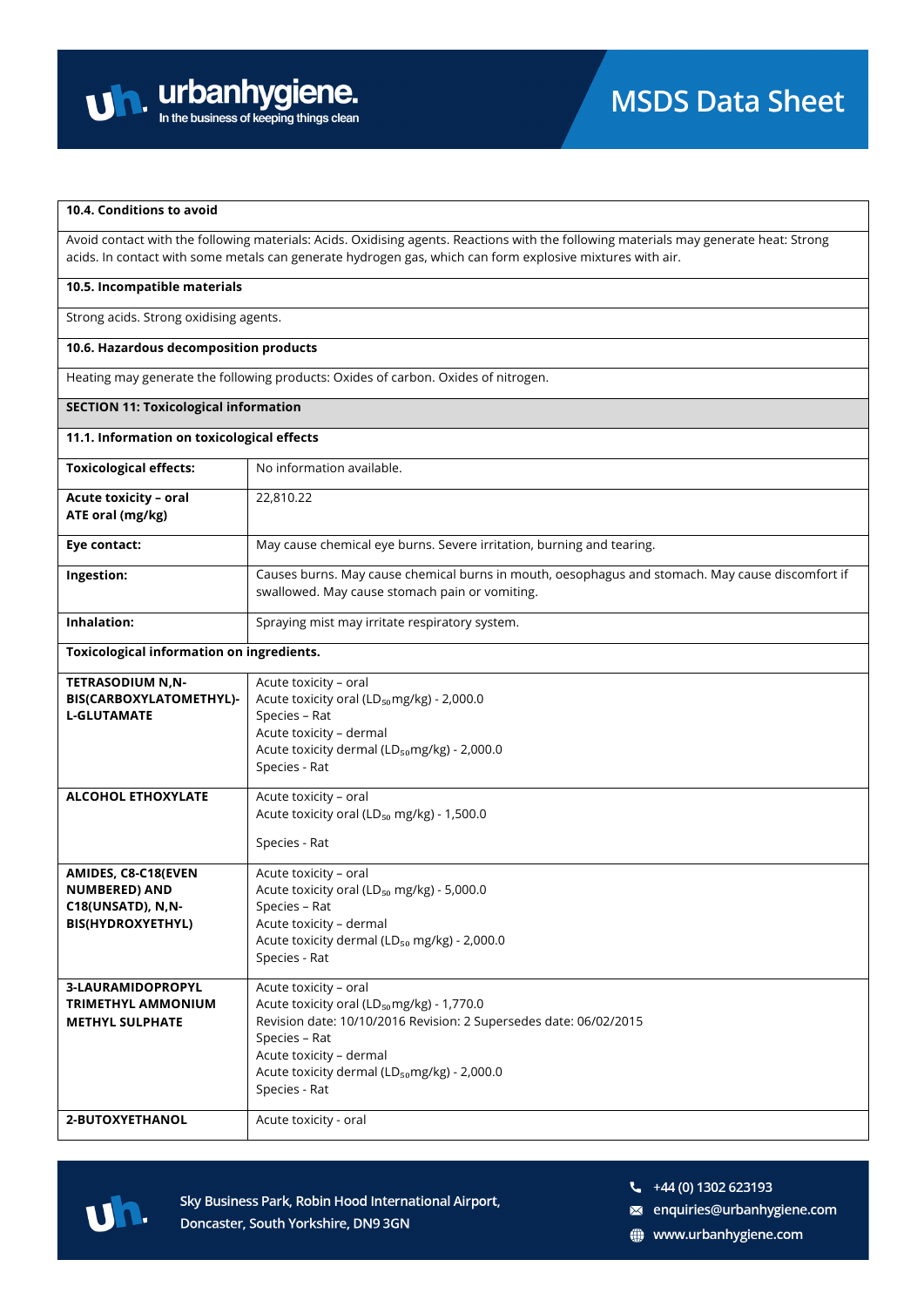

|                                                                     | Acute toxicity oral ( $LD_{50}$ mg/kg) - 1,200.0<br>Species - Guinea pig<br>ATE oral (mg/kg) 1,200.0<br>Acute toxicity - dermal<br>Acute toxicity dermal (LD <sub>50</sub> mg/kg) - 2,000.0<br>Species Rat<br>ATE dermal (mg/kg) 2,000.0<br>Acute toxicity - inhalation<br>ATE inhalation (vapours mg/l) - 11.0<br>Carcinogenicity<br>IARC carcinogenicity IARC Group 3 Not classifiable as to its carcinogenicity to humans. |  |
|---------------------------------------------------------------------|-------------------------------------------------------------------------------------------------------------------------------------------------------------------------------------------------------------------------------------------------------------------------------------------------------------------------------------------------------------------------------------------------------------------------------|--|
| 1,2,3-PROPANE TRIOL                                                 | Acute toxicity - oral<br>Acute toxicity oral (LD <sub>50</sub> mg/kg) - 12,600.0<br>Species Rat<br>Acute toxicity - dermal<br>Acute toxicity dermal (LD <sub>50</sub> mg/kg) - 10,000.0<br>Species Rabbit<br>Acute toxicity - inhalation<br>Acute toxicity inhalation<br>$(LC_{50}$ vapours mg/l) - 0.57<br>Species Rat<br>ATE inhalation (vapours mg/l) - 0.57                                                               |  |
| <b>DIETHANOLAMINE</b>                                               | Acute toxicity - oral<br>Acute toxicity oral (LD <sub>50</sub> mg/kg) - 1,600.0<br>Species Rat<br>ATE oral (mg/kg) 500.0<br>Acute toxicity - dermal<br>Acute toxicity dermal (LD <sub>50</sub> mg/kg) - 12,970.0<br>Species Rabbit<br>Carcinogenicity<br>IARC carcinogenicity IARC Group 2B Possibly carcinogenic to humans.                                                                                                  |  |
| <b>SECTION 12: Ecological information</b>                           |                                                                                                                                                                                                                                                                                                                                                                                                                               |  |
| <b>Ecotoxicity -</b> Not regarded as dangerous for the environment. |                                                                                                                                                                                                                                                                                                                                                                                                                               |  |
| 12.1. Toxicity                                                      |                                                                                                                                                                                                                                                                                                                                                                                                                               |  |
| Not considered toxic to fish.                                       |                                                                                                                                                                                                                                                                                                                                                                                                                               |  |
| Ecological information on ingredients.                              |                                                                                                                                                                                                                                                                                                                                                                                                                               |  |
| <b>TETRASODIUM N.N-</b><br>BIS(CARBOXYLATOMETHYL)-                  | Acute toxicity - fish LC50, 96 hours: > 100 mg/l, Onchorhynchus mykiss (Rainbow trout)                                                                                                                                                                                                                                                                                                                                        |  |
| <b>L-GLUTAMATE</b>                                                  | Acute toxicity - aquatic invertebrates - EC <sub>50</sub> , 48 hours: > 100 mg/l, Daphnia magna                                                                                                                                                                                                                                                                                                                               |  |
|                                                                     | Acute toxicity - aquatic plants - EC <sub>50</sub> , 72 hours: > 100 mg/l, Freshwater algae                                                                                                                                                                                                                                                                                                                                   |  |
| <b>ALCOHOL ETHOXYLATE</b>                                           | Acute toxicity - fish LC50, 96 hours: 12 mg/l,                                                                                                                                                                                                                                                                                                                                                                                |  |
|                                                                     | Acute toxicity - aquatic invertebrates - EC <sub>50</sub> , 48 hours: 5.4 mg/l,                                                                                                                                                                                                                                                                                                                                               |  |
|                                                                     | Acute toxicity - aquatic plants - $EC_{50}$ , 72 hours: > 8.9 mg/l,                                                                                                                                                                                                                                                                                                                                                           |  |
| AMIDES, C8-C18(EVEN<br><b>NUMBERED) AND</b>                         | Acute toxicity - fish LC50, 96 hours: 2.4 mg/l,                                                                                                                                                                                                                                                                                                                                                                               |  |
| C18(UNSATD), N,N-                                                   | Acute toxicity - aquatic invertebrates - EC <sub>50</sub> , 48 hours: 3.2 mg/l, Daphnia magna                                                                                                                                                                                                                                                                                                                                 |  |
| <b>BIS(HYDROXYETHYL)</b>                                            | Acute toxicity - aquatic plants - IC <sub>50</sub> , 72 hours: 3.9 mg/l,                                                                                                                                                                                                                                                                                                                                                      |  |



 $\frac{1}{2}$  +44 (0) 1302 623193

a enquiries@urbanhygiene.com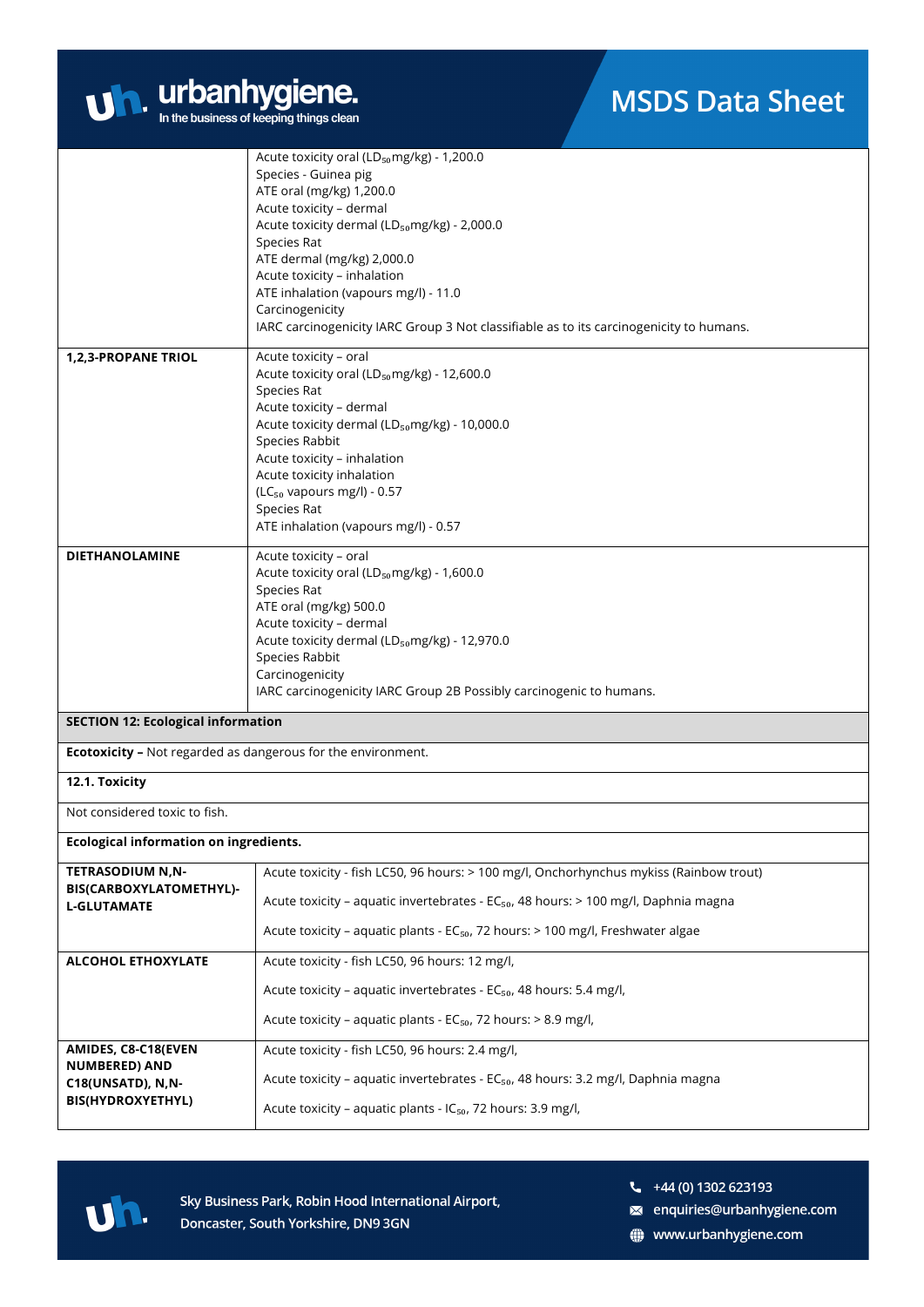

| 3-LAURAMIDOPROPYL                                   | Acute aquatic toxicity                                                                                                                                                                                       |  |
|-----------------------------------------------------|--------------------------------------------------------------------------------------------------------------------------------------------------------------------------------------------------------------|--|
| <b>TRIMETHYL AMMONIUM</b><br><b>METHYL SULPHATE</b> | LE(C) <sub>50</sub> 0.01 < L(E)C50 $\leq$ 0.1                                                                                                                                                                |  |
|                                                     | M factor (Acute) 10                                                                                                                                                                                          |  |
|                                                     | Acute toxicity - fish LC50, 96 hours: 251.3 mg/l,                                                                                                                                                            |  |
|                                                     | Acute toxicity - aquatic invertebrates - EC <sub>50</sub> , 48 hours: 136 mg/l, Daphnia magna                                                                                                                |  |
|                                                     | Acute toxicity - aquatic plants - EC <sub>50</sub> , 72 hours: 0.097 mg/l,                                                                                                                                   |  |
| 2-BUTOXYETHANOL                                     | Acute toxicity - fish LC50, 96 hours: 1490 mg/l, Lepomis macrochirus (Bluegill)                                                                                                                              |  |
|                                                     | Acute toxicity – aquatic invertebrates - EC <sub>50</sub> , 48 hours: 1001 mg/l, Daphnia magna                                                                                                               |  |
| <b>1,2,3-PROPANE TRIOL</b>                          | Acute toxicity - fish LC50, 96 hours: 54000 mg/l, Onchorhynchus mykiss (Rainbow trout)                                                                                                                       |  |
|                                                     | Acute toxicity - aquatic invertebrates - EC <sub>50</sub> , 48 hours: > 10000 mg/l, Daphnia magna                                                                                                            |  |
| <b>DIETHANOLAMINE</b>                               | Acute toxicity - fish LC50, 96 hours: 1460 mg/l, Pimephales promelas (Fat-head Minnow)                                                                                                                       |  |
|                                                     | Acute toxicity - aquatic invertebrates - EC <sub>50</sub> , 48 hours: 55 mg/l, Daphnia magna                                                                                                                 |  |
|                                                     | Acute toxicity - aquatic plants - EC <sub>50</sub> , 96 hours: 2.2 mg/l, Selenastrum capricornutum                                                                                                           |  |
|                                                     | Chronic toxicity – aquatic invertebrates - NOEC, 21 day: 0.78 mg/l, Daphnia magna                                                                                                                            |  |
| 12.2. Persistence and degradability                 |                                                                                                                                                                                                              |  |
| <b>Persistence and</b>                              | The surfactant(s) contained in this product complies(comply) with the biodegradability criteria as laid                                                                                                      |  |
| degradability                                       | down in Regulation (EC) No. 648/2004 on detergents. Data to support this assertion are held at the<br>disposal of the competent authorities of the Member States and will be made available to them at their |  |
|                                                     | direct request, or at the request of a detergent manufacturer.                                                                                                                                               |  |
| 12.3. Bioaccumulative potential                     |                                                                                                                                                                                                              |  |
| <b>Bioaccumulative potential</b>                    | No data available on bioaccumulation.                                                                                                                                                                        |  |
| Ecological information on ingredients.              |                                                                                                                                                                                                              |  |
| 2-BUTOXYETHANOL                                     | Bioaccumulative potential: 2.5,                                                                                                                                                                              |  |
| 12.4. Mobility in soil                              |                                                                                                                                                                                                              |  |
| <b>Mobility</b>                                     | The product is soluble in water.                                                                                                                                                                             |  |
| 12.5. Results of PBT and vPvB assessment            |                                                                                                                                                                                                              |  |
| <b>Results of PBT and vPvB</b><br>assessment        | This product does not contain any substances classified as PBT or vPvB.                                                                                                                                      |  |



Sky Business Park, Robin Hood International Airport, Doncaster, South Yorkshire, DN9 3GN

- a enquiries@urbanhygiene.com
- www.urbanhygiene.com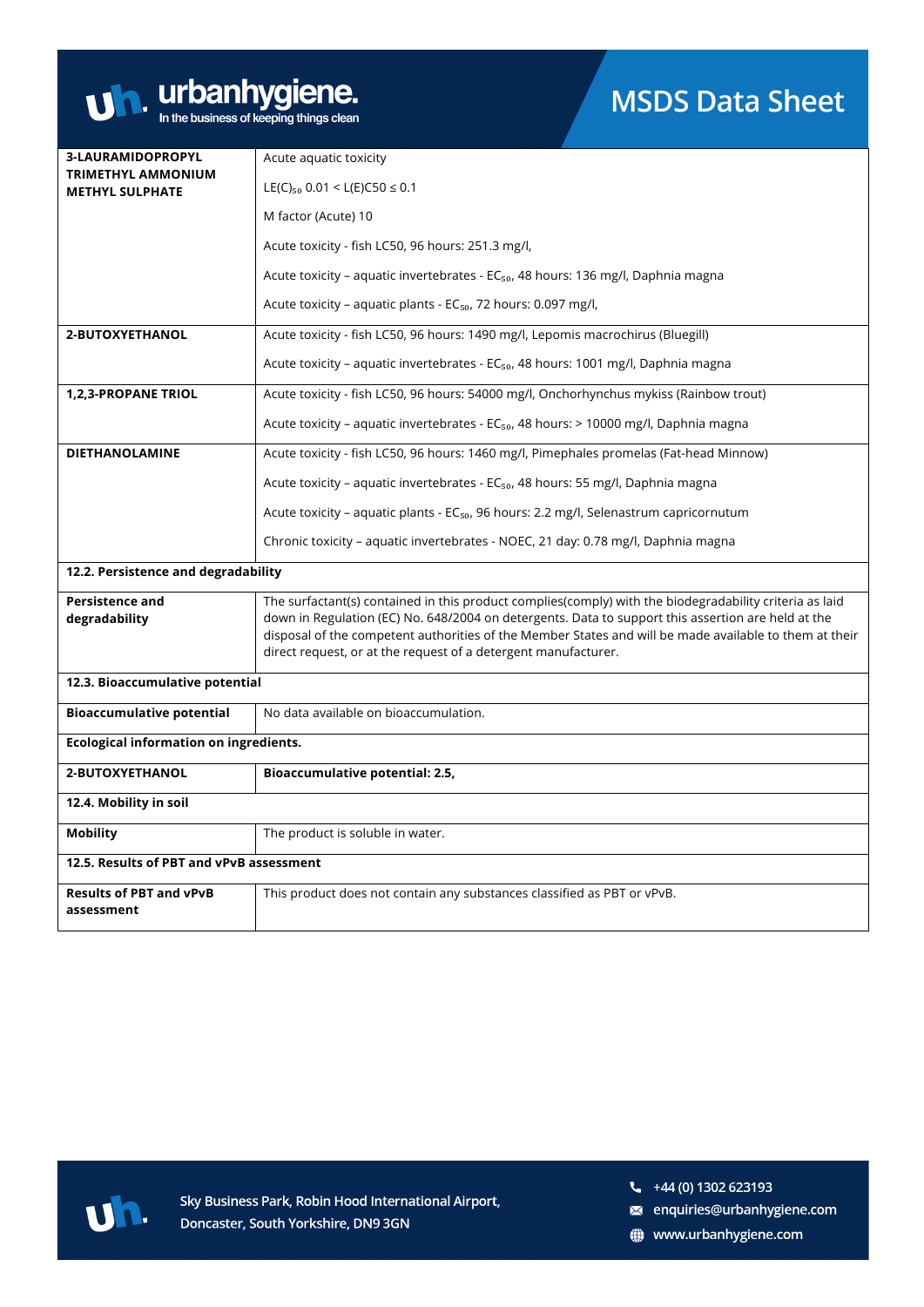| <b>SECTION 13: Disposal considerations</b>                                                           |                                                                                                                                |  |
|------------------------------------------------------------------------------------------------------|--------------------------------------------------------------------------------------------------------------------------------|--|
| 13.1. Waste treatment methods                                                                        |                                                                                                                                |  |
| <b>Disposal methods:</b>                                                                             | Dispose of waste to licensed waste disposal site in accordance with the requirements of the local Waste<br>Disposal Authority. |  |
| <b>SECTION 14: Transport information</b>                                                             |                                                                                                                                |  |
| 14.1. UN number                                                                                      | UN No. (ADR/RID) 1719                                                                                                          |  |
|                                                                                                      | UN No. (IMDG) 1719                                                                                                             |  |
| 14.2. UN proper shipping                                                                             | Proper shipping name (ADR/RID) - Caustic Alkali Liquid, N.O.S. (Contains Sodium Hydroxide)                                     |  |
| name                                                                                                 | Proper shipping name (IMDG) - Caustic Alkali Liquid, N.O.S. (Contains Sodium Hydroxide)                                        |  |
| 14.3. Transport hazard<br>class(es)                                                                  | ADR/RID class 8                                                                                                                |  |
|                                                                                                      | IMDG class 8                                                                                                                   |  |
| 14.4. Packing group                                                                                  | ADR/RID packing group II                                                                                                       |  |
|                                                                                                      | IMDG packing group II                                                                                                          |  |
| 14.5. Environmental                                                                                  | Environmentally hazardous substance/marine pollutant                                                                           |  |
| hazards                                                                                              | No.                                                                                                                            |  |
| 14.6. Special precautions<br>for user                                                                | EmS - F-A, S-B<br><b>Emergency Action Code -2R</b>                                                                             |  |
|                                                                                                      | Tunnel restriction code - (E)                                                                                                  |  |
| 14.7. Transport in bulk                                                                              | Transport in bulk according to Annex II of MARPOL 73/78 and the IBC Code                                                       |  |
| according to Annex II of<br><b>MARPOL and the IBC</b>                                                | Not applicable.                                                                                                                |  |
| Code                                                                                                 |                                                                                                                                |  |
| <b>Section 15: Regulatory information</b>                                                            |                                                                                                                                |  |
| 15.1. Safety, health and environmental regulations/legislation specific for the substance or mixture |                                                                                                                                |  |
| <b>National regulations:</b>                                                                         | Control of Substances Hazardous to Health Regulations 2002 (as amended). The Carriage of Dangerous                             |  |
|                                                                                                      | Goods and Use of Transportable Pressure Equipment. Regulations 2009 (SI 2009 No. 1348) (as amended)<br>["CDG 2009"].           |  |
| <b>EU legislation</b>                                                                                | Regulation (EC) No 1907/2006 of the European Parliament and of the Council of 18                                               |  |
|                                                                                                      | December 2006 concerning the Registration, Evaluation, Authorisation and Restriction of<br>Chemicals (REACH) (as amended).     |  |
|                                                                                                      | Regulation (EC) No 1272/2008 of the European Parliament and of the Council of 16                                               |  |
|                                                                                                      | December 2008 on classification, labelling and packaging of substances and mixtures (as amended).                              |  |
| Guidance                                                                                             | Workplace Exposure Limits EH40.                                                                                                |  |
| 15.2. Chemical Safety Assessment                                                                     |                                                                                                                                |  |
| <b>Chemical safety</b>                                                                               | No chemical safety assessment has been carried out.                                                                            |  |
| assessment:                                                                                          |                                                                                                                                |  |



 $\frac{1}{2}$  +44 (0) 1302 623193

a enquiries@urbanhygiene.com